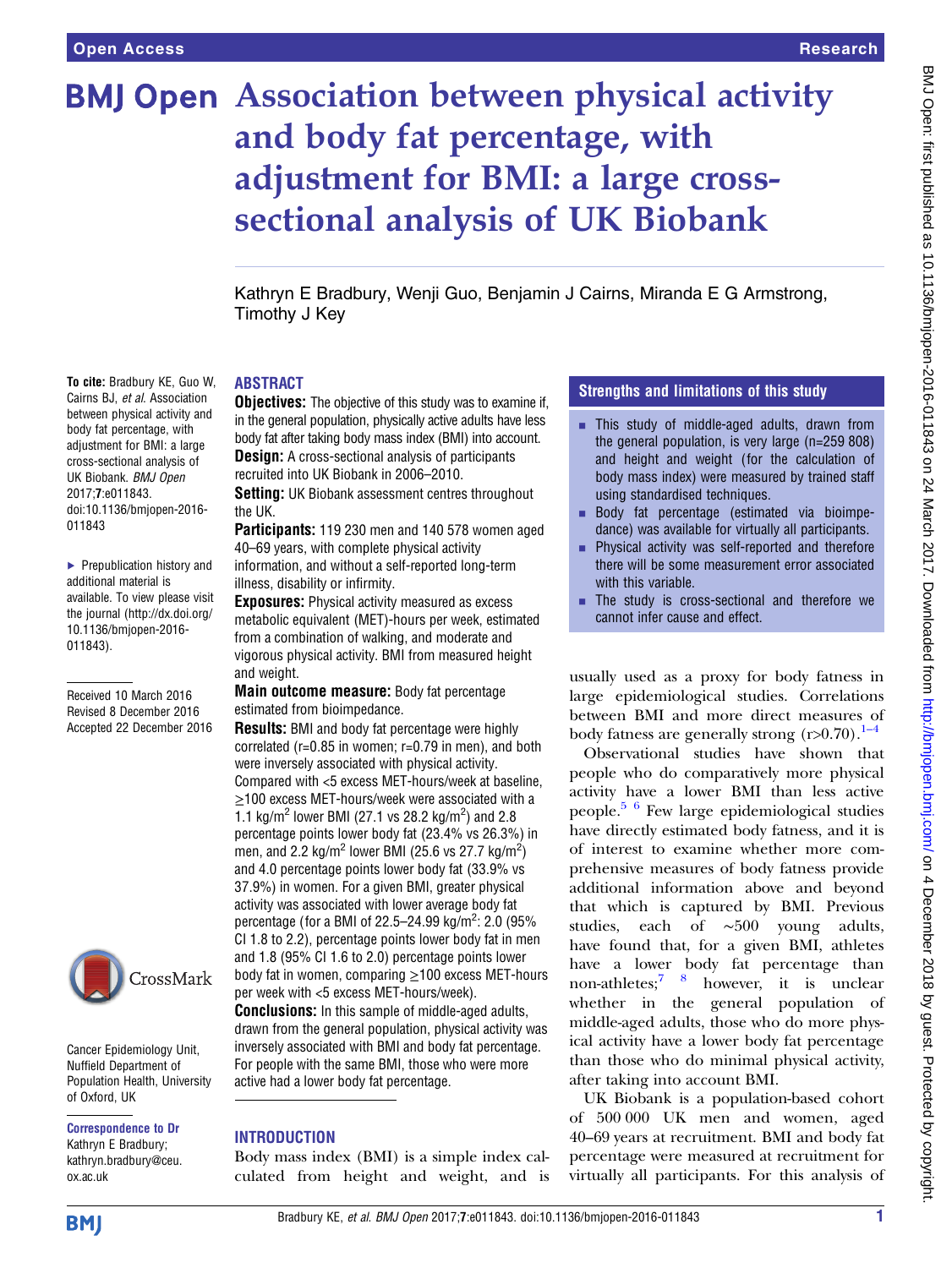data from UK Biobank, we aimed first to describe the associations of physical activity with BMI and body fat percentage, and second to determine whether physical activity is associated with body fat percentage, independently of BMI.

#### **METHODS Subjects**

UK Biobank is a prospective cohort of ∼500 000 people aged 40–6[9](#page-8-0) years, recruited in 2006–2010 in the UK. $9$ People aged 40–69 years who lived within reasonable travelling distance of 22 assessment centres were identified from National Health Service patient registers and invited to participate in UK Biobank by attending an assessment centre. Permission for access to patient records for recruitment was approved by the National Information Governance Board for Health and Social Care in England and Wales, and the Community Health Index Advisory Group in Scotland. A subsample of ∼20 000 participants completed a full repeat of the assessment centre visit between August 2012 and June 2013, ∼5 years after recruitment.<sup>[10](#page-8-0)</sup> The UK Biobank protocol is available online ([http://www.ukbiobank.ac.](http://www.ukbiobank.ac.uk/wp-content/uploads/2011/11/UK-Biobank-Protocol.pdf) [uk/wp-content/uploads/2011/11/UK-Biobank-Protocol.](http://www.ukbiobank.ac.uk/wp-content/uploads/2011/11/UK-Biobank-Protocol.pdf) [pdf](http://www.ukbiobank.ac.uk/wp-content/uploads/2011/11/UK-Biobank-Protocol.pdf)). The touchscreen questionnaire and other resources are also available on the UK Biobank website [\(http://www.ukbiobank.ac.uk/resources/\)](http://www.ukbiobank.ac.uk/resources/).

### Anthropometric measurements

At the UK Biobank assessment centres, a touchscreen questionnaire was used to collect information on sociodemographic characteristics and lifestyle exposures. Socks and shoes were removed and height was measured using the Seca 202 height measure (Seca, Hamburg, Germany). Weight and estimated percentage fat were measured with the Tanita BC418ma bioimpedance device (Tanita, Tokyo, Japan). Participants were not asked to fast, nor were they given any specific instructions pertaining to the bioimpedance measures prior to attending the assessment centre. Water was available at all times throughout the visit and visits occurred throughout the day (8am–8pm).

#### Physical activity assessment

Questions on the touchscreen about walking, moderate physical activity and vigorous physical activity, which were similar to those used in the short form of the International Physical Activity Questionnaire, Il were used to estimate excess metabolic equivalent (MET)-hours/week of physical activity during work and leisure time. For each of the three activity categories (walking, moderate physical activity and vigorous physical activity), participants were asked how many days in a typical week they did each of the activities for 10 min or more (for walking: touchscreen question number WP1, UK Biobank variable n\_864\_0\_0; for moderate physical activity: touchscreen question number WP2, UK

Biobank variable n\_884\_0\_0; and for vigorous physical activity: touchscreen question number WP3, UK Biobank variable n\_904\_0\_0). For each category, participants who entered one or more days were then asked how many minutes they spent doing those activities on a typical day (for walking: WP1A, n\_874\_0\_0; for moderate physical activity: WP2A, n\_894\_0\_0; and for vigorous physical activity: WP3A, n\_914\_0\_0). For each activity category, the number of reported days was multiplied by the number of reported minutes on a typical day to generate duration of activity in minutes per week.

Activity on a typical day of <10 min was recoded to 0 for any of the three categories of activity. For each of the three categories of activity, values of >1260 min per week (equivalent to an average of 3 hours per day) were truncated at  $1260$ .<sup>[11](#page-8-0)</sup>

Total MET values for each category from the International Physical Activity Questionnaire short form were: 3.3 for walking, 4.0 for moderate physical activity and 8.0 for vigorous physical activity.<sup>[11](#page-8-0)</sup> We report excess METs, which are calculated by subtracting one MET from the value for each activity, and represent the energy expenditure above that of an inactive person.<sup>[12](#page-8-0)</sup> Excess MET values were therefore 2.3 for walking, 3.0 for moderate physical activity and 7.0 for vigorous physical activity. Excess MET-hours per week were calculated by multiplying the excess MET value for each activity by the duration of activity in hours per week. $\frac{11}{11}$  $\frac{11}{11}$  $\frac{11}{11}$ 

# **Exclusions**

The UK Biobank data set used for this analysis included 502 640 participants. Participants were excluded from this analysis if they selected 'Prefer not to answer' or 'Do not know' to any of the possible six questions on physical activity (WP1, WP1A, WP2, WP2A, WP3 and WP3A) (n=66 625). Participants were also excluded from this analysis if they responded to the question: 'Do you have a long-term illness, disability or infirmity?' with 'Yes' (n=159 941), 'Prefer not to answer' (n=1052) or 'Do not know' (n=11 391), or if they had a missing value for this variable (n=919) (touchscreen question number H4, UK Biobank variable n\_2188\_0\_0). In addition, the questions used in the pilot study on the duration of physical activity differed from those in the main study, and participants who answered the pilot version of these questions were excluded (n=2253). Based on the International Physical Activity Questionnaire recommendations for data cleaning and processing, $\frac{11}{11}$  $\frac{11}{11}$  $\frac{11}{11}$  participants were also excluded from the analysis if the sum of walking, moderate physical activity and vigorous physical activity was >112 hours per week (n=651), leaving a total of 259 808 participants in the present study.

# **Statistics**

STATA V.14.0 (StataCorp LP, College Station, Texas, USA) was used for all statistical analyses. All analyses were done for men and women separately. Participant characteristics were described by level of physical activity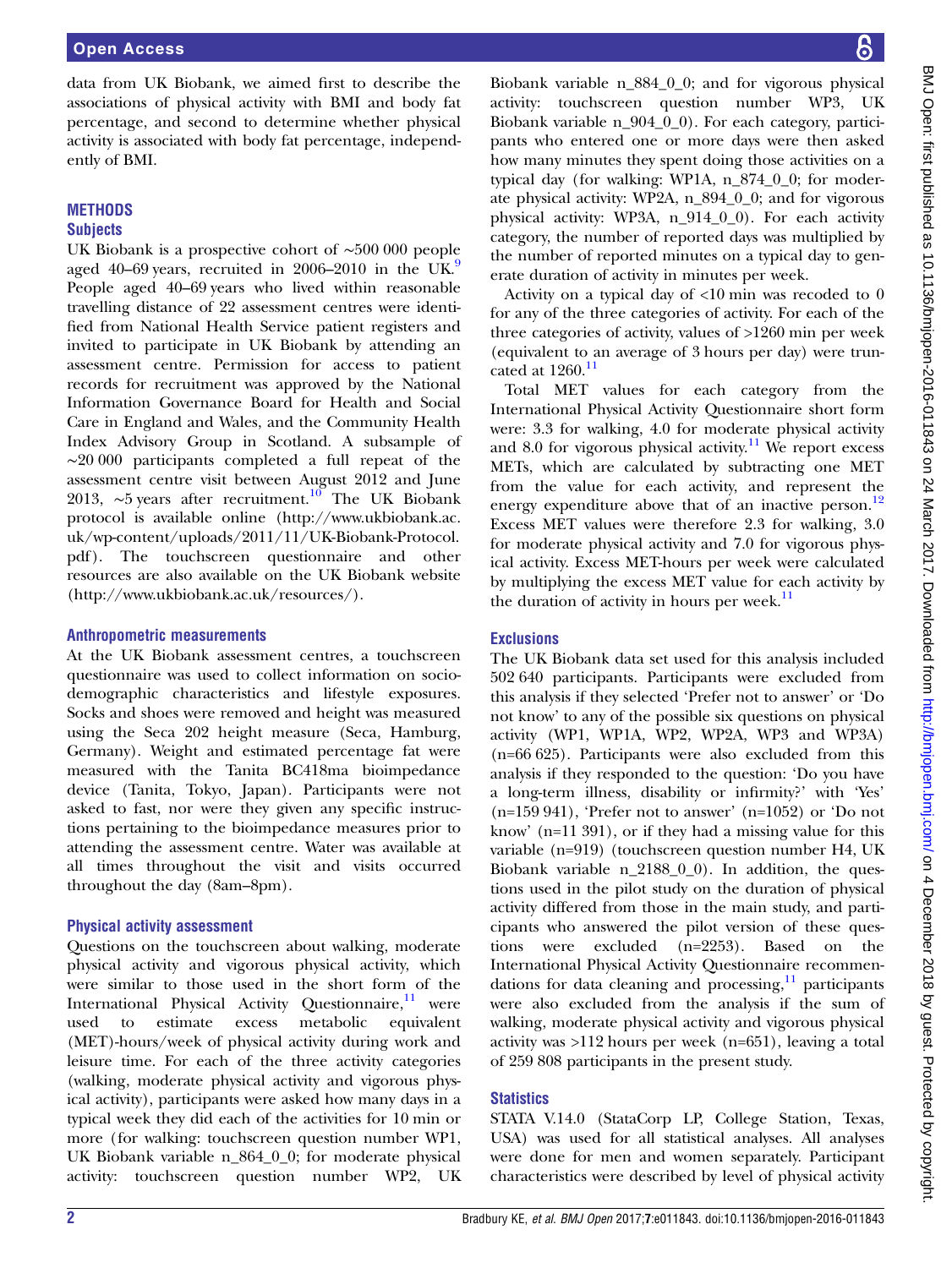(low,  $\langle 10.0; \text{ moderate}, 10.0-49.9 \text{ and high}, \rangle$  = 50 excess MET-hours/week). Pearson's correlation coefficients between BMI and body fat percentage were calculated; values of 0.80 or above are considered very strong, values between 0.60–0.79 strong, 0.40–0.59 moderate, 0.20–0.39 weak and  $0.00-0.19$  very weak.<sup>[13](#page-8-0)</sup> Multiple linear regression was used to calculate the mean body fat percentage in single units of BMI (eg, 17.00–17.99, 18.00-18.99, 19.00-19.99 kg/m<sup>2</sup>, etc), adjusted for age (5-year categories: <45, 45–49.99, 50–54.99, 55–59.99, 60–64.99 and  $\geq$ 65.00 years). Groups with 200 or more participants are shown in the figure. Multiple linear regression was also used to calculate mean BMI and body fat percentage in categories of excess MET-hours per week (<5, 5–9.9, 10–14.9, 15–24.9, 25–34.9, 35–49.9, 50–74.9, 75–99.9 and ≥100 excess MET-hours per week), adjusted for age (5-year categories, as above). For the final analysis, we used multiple linear regression to examine the association between physical activity (in excess MET-hours per week: <5, 5–9.9, 10–14.9, 15– 24.9, 25–34.9, 35–49.9, 50–74.9, 75–99.9 and  $\geq$ 100) and body fat percentage (continuous variable). BMI (in 2.5 unit categories, eg, <18.50, 18.50–19.99, 20.00–22.49, 22.50–24.99, 25.00–27.49...,42.50–44.99,  $\geq$ 45.00 kg/m<sup>2</sup>, etc) and age (5-year categories) were included as covariates. We included a product term of excess MET-hours per week (categories, as above) and BMI (in 2.5 unit categories as above) in the model to calculate mean body fat percentage in categories of physical activity within strata of BMI. In additional sensitivity analyses, we adjusted for reported intakes of fruits and vegetables (< 3.00 servings/week, 3.00–3.99, 4.00–4.99, 5.00–5.99, ≥ 6.00 servings/week, unknown), and red and processed meat (<2.00 servings/week, 2.00–2.99, 3.00–3.99, 4.00– 4.99, ≥5.00 servings/week, unknown). We also restricted the analysis to those with a university or college degree, and separately, to those who do not have a job that usually or always involves standing or walking or manual work.

We also examined mean BMI and body fat percentage in 5 year age categories. For each age decade separately (ie, participants <50 years, 50–59 years and  $\geq 60$  years) linear regression was used to calculate mean body fat percentage in single units of BMI, and to calculate mean BMI and body fat percentage in each category of physical activity (<5, 5–9.9, 10–14.9, 15–24.9, 25–34.9, 35–49.9, 50–74.9, 75–99.9 and ≥100 excess MET-hours per week).

To explore the repeatability of self-reported physical activity, including effects of measurement error and possible changes in activity over time, we used a subsample of 10 225 UK Biobank participants who were eligible for the current study and who completed a repeat assessment visit ∼5 years after recruitment (see online [supplementary tables S1 and S2\)](http://dx.doi.org/10.1136/bmjopen-2016-011843). For these participants, we calculated excess MET-hours per week from their answers to the touchscreen questionnaire completed at the repeat assessment centre visit, as described above.

Then for each category of excess MET-hours per week defined at baseline, we calculated the mean excess MET-hours per week at their baseline visit (to assess comparability of the subsample with the full cohort) and the mean excess MET-hours per week at the repeat visit (to assess measurement error in reporting physical activity and change over time). The subsample of participants who completed a repeat assessment centre visit ∼5 years after recruitment was similar at baseline to the full cohort with regard to reported physical activity. However, at the repeat assessment, for participants in the highest category of physical activity defined at baseline  $(\geq 100$  excess MET-hours per week), the mean excess MET-hours/week was much lower than at baseline (80 compared with 130 for men and women). For the lowest category of physical activity defined at baseline, the mean excess MET-hours/week was somewhat higher at the repeat assessment than at baseline (12 compared with 2.6 for men and women). Overall, this represents regression to the mean of almost 50% (calculated from the ratio of the range of mean values at the repeat assessment to the range of mean values at baseline). The Pearson's correlation coefficients between recruitment and repeat measurements of BMI and body fat percentage in the subsample of participants who completed a repeat assessment centre visit were 0.92 for both BMI and body fat percentage.

All p values were two sided and  $p<0.05$  was considered statistically significant.

# RESULTS

Participant flow is shown in fi[gure 1.](#page-3-0) Participants who had a high level of physical activity were older, had a lower BMI, a lower body fat percentage and a higher intake of fruit and vegetables than participants with a low level of physical activity [\(table 1](#page-4-0) and [table 2](#page-5-0)). They were also less likely to have a college or university degree, and much more likely to have a standing or manual job than those with a moderate or low level of physical activity. Participants with a moderate activity level were the least likely to be current smokers.

Body fat percentage was positively related to BMI (fi[gure 2](#page-6-0)). The correlation between BMI and body fat percentage was very strong in women (r=0.85), and strong in men (r=0.79). At the same BMI, women had a much higher body fat percentage than men; for example, women with a BMI of  $30.00-30.99 \text{ kg/m}^2$  had on average 41% body fat, whereas men with the same BMI had on average 28% body fat.

Body fat percentage and BMI were inversely related to physical activity (fi[gure 3](#page-6-0)). Men who did  $\leq$  excess MET-hours of physical activity per week had, on average, a BMI of  $28.2 \text{ kg/m}^2$  (95% CI 28.2 to  $28.3 \text{ kg/m}^2$ ) and 26.3% (95% CI 26.2 to 26.4%) body fat. Men who did ≥100 excess MET-hours per week of physical activity per week had, on average, a BMI of  $27.1 \text{ kg/m}^2$  (95% CI: 27.0 to 27.2 kg/m<sup>2</sup>) and 23.4% (95% CI 23.3 to 23.5%)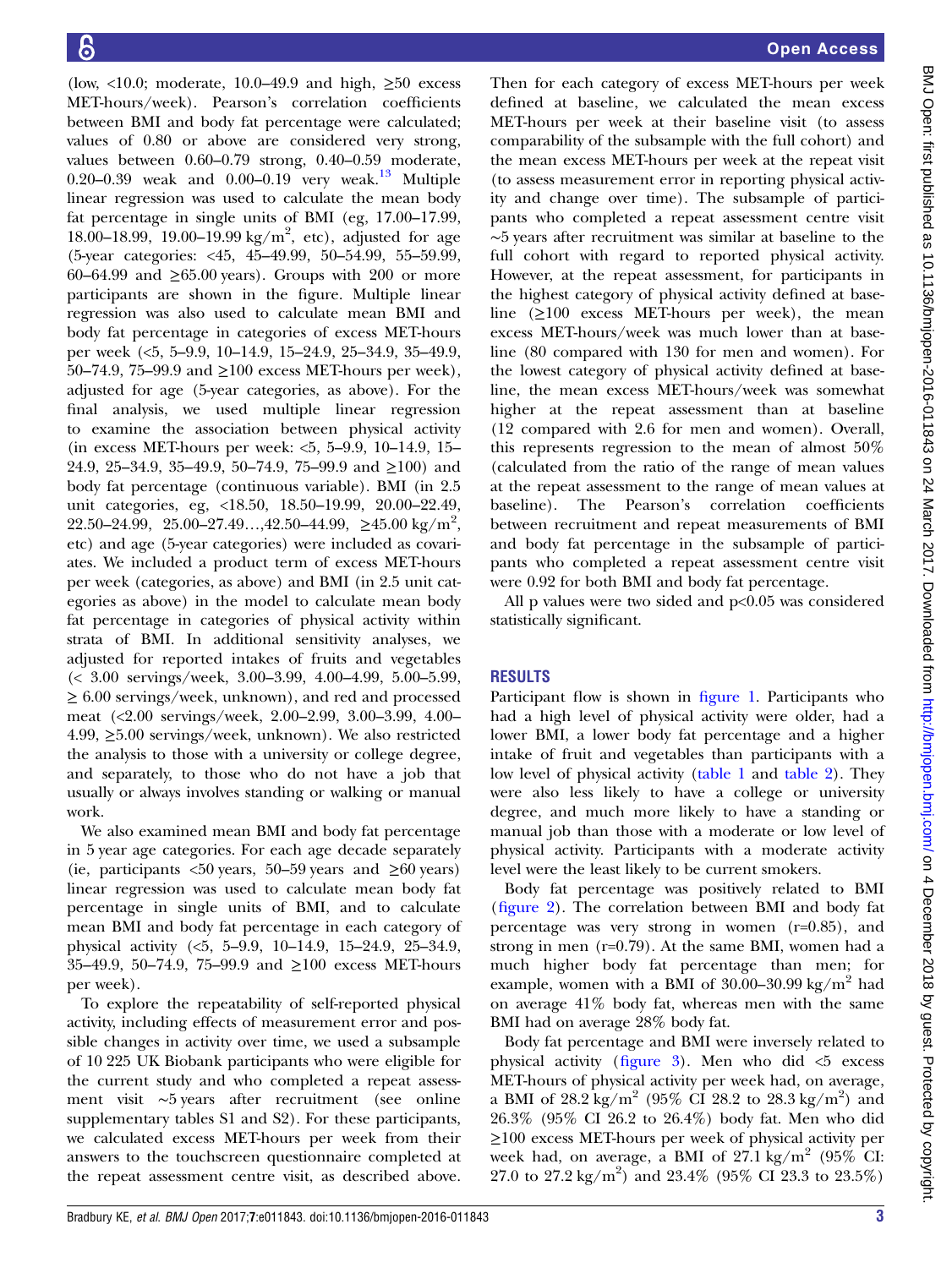<span id="page-3-0"></span>

Figure 1 UK Biobank participant flow diagram. MPA, moderate physical activity; VPA, vigorous physical activity.

body fat. Women who did <5 excess MET-hours per week of physical activity per week had, on average, a BMI of  $27.7 \text{ kg/m}^2$  (95% CI 27.7 to 27.8 kg/m<sup>2</sup>) and 37.9% (95% CI 37.8 to 38.0%) body fat. Women who did ≥100 excess MET-hours/week of physical activity per week had, on average, a BMI of  $25.6 \text{ kg/m}^2$  (95% CI 25.5 to 25.7 kg/m<sup>2</sup>) and a 33.9% (95% CI 33.7 to 34.0%) body fat. For men and women, as shown by the r <sup>2</sup> values, age and physical activity explained more of the variation in body fat percentage than they did the variation in BMI in this study population; however, age and physical activity only explained a small proportion of the variation in BMI and body fat percentage in this study population, with all  $r^2$  values <0.06 (fi[gure 3](#page-6-0)).

Overall, in men, those doing  $\geq 100$  or more excess MET-hours/week compared with <5 excess MET-hours/ week had a 1.7 (95% CI 1.6 to 1.7) percentage points lower body fat percentage, on average, after adjustment for BMI and age; in women it was on average 1.5 (95% CI 1.4 to 1.6) percentage points lower. For men and women, within each stratum of BMI, a higher physical activity level was associated with a lower body fat percentage, and the difference in body fat percentage between physical activity categories appeared to be slightly larger at lower BMIs (p for interaction using likelihood ratio test <0.001, for both sexes) (fi[gure 4,](#page-7-0) see online [supplementary tables S3 and S4](http://dx.doi.org/10.1136/bmjopen-2016-011843)). For a BMI of 22.5–  $24.99 \text{ kg/m}^2$ ,  $\geq 100 \text{ excess MET-hours per week versus}$ <5 excess MET-hours per week was associated with 2.0 (95% CI 1.8 to 2.2) percentage points lower body fat in

men and 1.9 (95% CI 1.6 to 2.0) percentage points lower body fat in women. For men and women, within each stratum of BMI, the mean BMI was very similar across the categories of physical activity.

When we further adjusted for reported intakes of fruit and vegetables, and red and processed meats, or restricted the analysis to those who did not have an active job or those who had a university or college degree, the results were not materially altered. Comparing those  $\text{doing } \geq 100 \text{ excess MET-hours per week with those doing}$ < 5 excess MET-hours per week, body fat percentage was, on average 1.6 (95% CI 1.5 to 1.7) percentage points lower for men and 1.4 (95% CI 1.3 to 1.5) percentage points lower for women after adjustment for diet quality; 1.7 (95% CI 1.6 to 1.9) percentage points lower for men and 1.6 (95% CI 1.4 to 1.8) percentage points lower for women when restricting analyses to those who had a university or college degree; and 1.6 (95% CI 1.5 to 1.7) percentage points lower for men and 1.4 (95% CI 1.3 to 1.5) percentage points lower for women when we restricted analyses to those who did not have a standing or manual job.

In men, the mean BMI was similar across 5-year age categories; however, the mean body fat percentage was higher in older age groups. In women, the mean BMI by 5-year age categories was slightly higher in older age groups, and the mean body fat percentage was also higher in older age groups (see online [supplementary](http://dx.doi.org/10.1136/bmjopen-2016-011843) [table S5](http://dx.doi.org/10.1136/bmjopen-2016-011843)). The association between BMI and body fat percentage was similar in each age decade (see online supplementary fi[gures S1, S2 and S3](http://dx.doi.org/10.1136/bmjopen-2016-011843)). The differences in BMI between the extreme categories of physical activity were slightly larger and the differences in body fat percentage were slightly smaller with older age (see online supplementary fi[gures S4, S5 and S6\)](http://dx.doi.org/10.1136/bmjopen-2016-011843).

#### **DISCUSSION**

In this large sample of middle-aged British men and women, more physical activity was associated with a lower BMI and a lower body fat percentage, although even men and women who did the most physical activity were, on average, overweight. More physical activity was also associated with a lower body fat percentage within each category of BMI, with an average 1–2 percentage points lower body fat in the most active, compared with the least active individuals. Most of the difference in body fat percentage with physical activity was between the very low and moderately high levels of physical activity (<5 and 35–49.9 excess MET-hours per week, respectively); there was relatively little difference in body fat percentage between moderately high and very high levels of physical activity (35–49.9 and  $\geq 100$  excess MET-hours per week, respectively).

The current study is large, and height and weight were measured by trained staff using standardised techniques. We examined whether important lifestyle factors (diet quality, education and job type) which varied by physical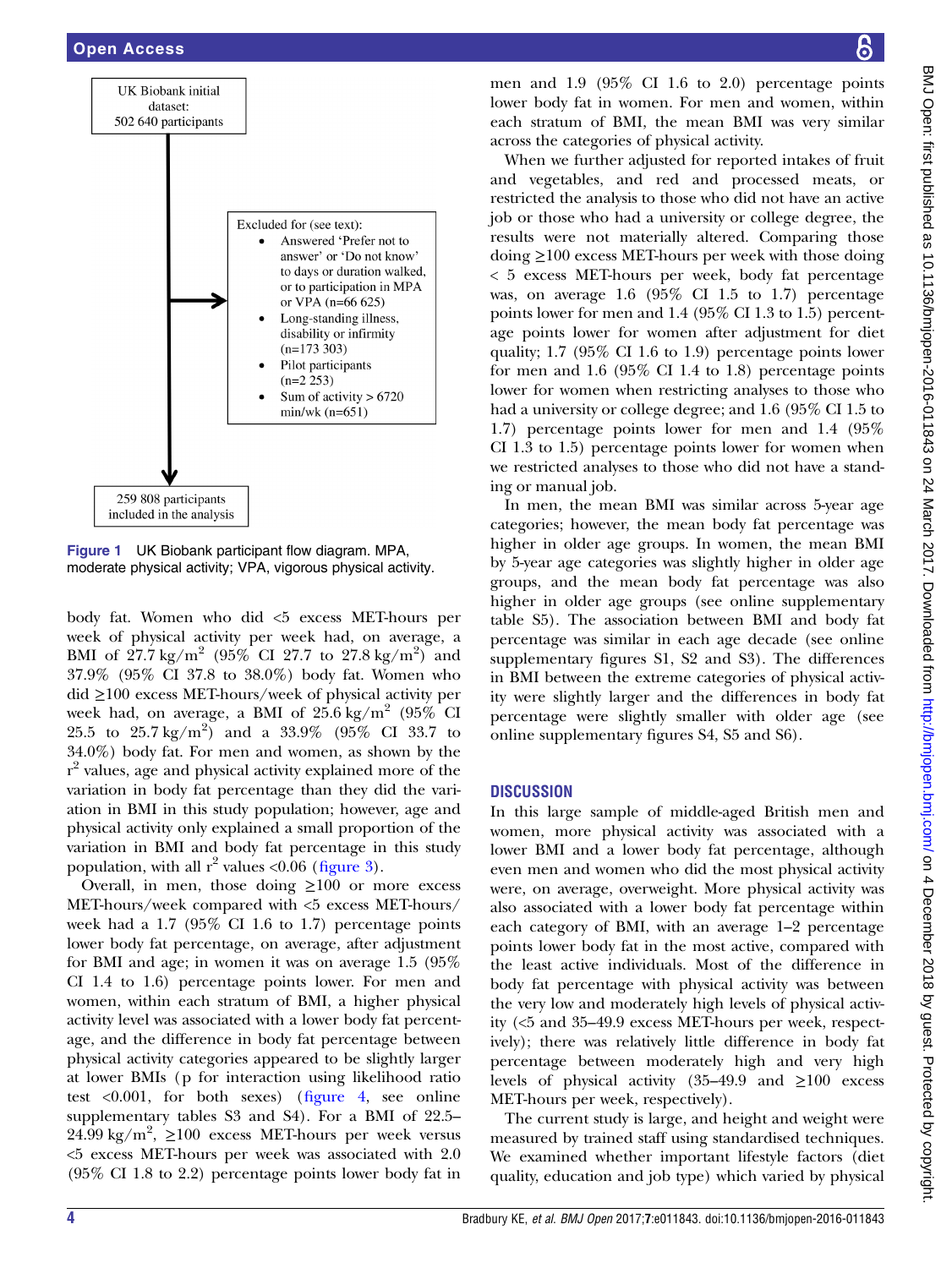<span id="page-4-0"></span>Table 1 Characteristics of men participating in UK Biobank by physical activity

|                                                       | Low activity<br><10 excess<br><b>MET-hours/wk1</b><br>$n=26405$ | <b>Moderate activity</b><br>10-49.9 excess<br><b>MET-hours/wk1</b><br>n=63 022 | <b>High activity</b><br>$\geq$ 50 excess<br><b>MET-hours/wk1</b><br>$n = 29803$ | All men<br>$n=119230$ |
|-------------------------------------------------------|-----------------------------------------------------------------|--------------------------------------------------------------------------------|---------------------------------------------------------------------------------|-----------------------|
|                                                       |                                                                 |                                                                                |                                                                                 |                       |
| Age (years)                                           |                                                                 |                                                                                |                                                                                 |                       |
| Mean (SD)                                             | 55.3(8.0)                                                       | 55.7 (8.4)                                                                     | 56.0(8.4)                                                                       | 55.7(8.3)             |
| White ethnicity*                                      | 24 741 (93.7)                                                   | 59 842 (95.0)                                                                  | 28 468 (95.5)                                                                   | 113 051 (94.8)        |
| Socioeconomic status†                                 |                                                                 |                                                                                |                                                                                 |                       |
| Upper fifth                                           | 6274 (23.8)                                                     | 14 701 (23.4)                                                                  | 5867 (19.7)                                                                     | 26 842 (22.5)         |
| Qualifications <sup>‡</sup>                           |                                                                 |                                                                                |                                                                                 |                       |
| College or university degree/vocational qualification | 18 878 (71.5)                                                   | 45 453 (72.2)                                                                  | 17 731 (59.5)                                                                   | 82 062 (68.8)         |
| BMI $(kq/m^2)$ §                                      |                                                                 |                                                                                |                                                                                 |                       |
| Mean (SD)                                             | 28.0(4.2)                                                       | 27.1 (3.7)                                                                     | 27.1(3.6)                                                                       | 27.3(3.8)             |
| < 20.00                                               | 238(0.9)                                                        | 559 (0.9)                                                                      | 289(1.0)                                                                        | 1086(0.9)             |
| 20.00-24.99                                           | 5849 (22.2)                                                     | 17 425 (27.7)                                                                  | 8326 (28.0)                                                                     | 31 600 (26.6)         |
| 25.00-29.99                                           | 13 220 (50.2)                                                   | 32 745 (52.1)                                                                  | 15 403 (51.8)                                                                   | 61 368 (51.6)         |
| $\geq$ 30.00-34.99                                    | 7015 (26.7)                                                     | 12 135 (19.3)                                                                  | 5699 (19.2)                                                                     | 24 849 (20.9)         |
| Body fat $(\%)$                                       |                                                                 |                                                                                |                                                                                 |                       |
| Mean (SD)                                             | 25.8(5.5)                                                       | 24.2(5.4)                                                                      | 23.6(5.5)                                                                       | 24.4(5.5)             |
| < 15.00                                               | 761 (2.9)                                                       | 3062(4.9)                                                                      | 1945 (6.6)                                                                      | 5768 (4.9)            |
| 15.00-19.99                                           | 2810 (10.8)                                                     | 9714 (15.6)                                                                    | 5148 (17.5)                                                                     | 17 672 (15.0)         |
| 20.00-24.99                                           | 7714 (29.6)                                                     | 21 023 (33.7)                                                                  | 10 080 (34.3)                                                                   | 38 817 (32.9)         |
| 25.00-29.99                                           | 9194 (35.2)                                                     | 19 816 (31.8)                                                                  | 8686 (29.5)                                                                     | 37 696 (32.0)         |
| $\geq 30.00$                                          | 5629 (21.6)                                                     | 8703 (14.0)                                                                    | 3558 (12.1)                                                                     | 17 890 (15.2)         |
| Height (m)**                                          |                                                                 |                                                                                |                                                                                 |                       |
| < 1.70                                                | 3902 (14.8)                                                     | 9251 (14.7)                                                                    | 5467 (18.4)                                                                     | 18 620 (15.7)         |
| $1.70 - 1.74$                                         | 6250 (23.8)                                                     | 15 301 (24.4)                                                                  | 7917 (26.6)                                                                     | 29 468 (24.8)         |
| $1.75 - 1.79$                                         | 7738 (29.4)                                                     | 18 182 (28.9)                                                                  | 8246 (27.8)                                                                     | 34 166 (28.7)         |
| $1.80 - 1.84$                                         | 5308 (20.2)                                                     | 12 992 (20.7)                                                                  | 5408 (18.2)                                                                     | 23 708 (19.9)         |
| $\geq 1.85$                                           | 3115(11.8)                                                      | 7120 (11.3)                                                                    | 2682 (9.0)                                                                      | 12 917 (10.9)         |
| Mean (SD) excess MET-hours per weektt                 | 5.1(2.9)                                                        | 25.8(11.0)                                                                     | 92.9(43.3)                                                                      | 38.0 (40.1)           |
| Standing or walking job‡‡                             | 2524 (12.7)                                                     | 9766 (23.1)                                                                    | 12 961 (65.4)                                                                   | 25 251 (30.8)         |
| Manual job§§                                          | 561(2.8)                                                        | 3214 (7.6)                                                                     | 8145 (41.1)                                                                     | 11 920 (14.6)         |
| Smoking status¶                                       |                                                                 |                                                                                |                                                                                 |                       |
| <b>Never</b>                                          | 14 269 (54.0)                                                   | 34 209 (54.3)                                                                  | 15 101 (50.7)                                                                   | 63 579 (53.3)         |
| Previous                                              | 8866 (33.6)                                                     | 22 438 (35.6)                                                                  | 10 936 (36.7)                                                                   | 42 240 (35.4)         |
| Current                                               | 3215 (12.2)                                                     | 6252 (9.9)                                                                     | 3680 (12.4)                                                                     | 13 147 (11.0)         |
| Alcohol consumption***                                |                                                                 |                                                                                |                                                                                 |                       |
| Three or more times a week                            | 14 391 (54.5)                                                   | 36 542 (58.0)                                                                  | 15 477 (52.0)                                                                   | 66 410 (55.8)         |
| Fruit and vegetable consumption†††                    |                                                                 |                                                                                |                                                                                 |                       |
| <3.00 servings per day                                | 8754 (33.2)                                                     | 14 052 (22.3)                                                                  | 5966 (20.0)                                                                     | 28 772 (24.1)         |
| 3.00-3.99 servings per day                            | 6031 (22.8)                                                     | 13 370 (21.2)                                                                  | 5204 (17.5)                                                                     | 24 605 (20.6)         |
| 4.00-4.99 servings per day                            | 4619 (17.5)                                                     | 12 622 (20.0)                                                                  | 5485 (18.4)                                                                     | 22 726 (19.1)         |
| 5.00-5.99 servings per day                            | 2926 (11.1)                                                     | 8930 (14.2)                                                                    | 4389 (14.7)                                                                     | 16 245 (13.6)         |
| $\geq$ 6.00 servings per day                          | 3798 (14.4)                                                     | 13 559 (21.5)                                                                  | 8405 (28.2)                                                                     | 25 762 (21.6)         |
| Total red and processed meat consumption###           |                                                                 |                                                                                |                                                                                 |                       |
| <2.00 times per week                                  | 2120(8.0)                                                       | 5838 (9.3)                                                                     | 2956 (9.9)                                                                      | 10 914 (9.2)          |
| 2.00-2.99 times a week                                | 6291 (23.8)                                                     | 16 042 (25.5)                                                                  | 7170 (24.1)                                                                     | 29 503 (24.7)         |
| 3.00-3.99 times a week                                | 3927 (14.9)                                                     | 9323 (14.8)                                                                    | 4186 (14.1)                                                                     | 17 436 (14.6)         |
| 4.00-4.99 times a week                                | 4866 (18.4)                                                     | 10 990 (17.4)                                                                  | 5069 (17.0)                                                                     | 20 925 (17.6)         |
| $\geq$ 5.00 times a week                              | 9042 (34.2)                                                     | 20 523 (32.6)                                                                  | 10 229 (34.3)                                                                   | 39 794 (33.4)         |

Values are number (%) unless otherwise stated.

Number of participants with missing data (the total number participants who have missing data, or who reported 'do not know' or 'prefer not to answer') for each characteristic is as follows: 0 for age, 377 for ethnicity, 159 for socioeconomic status, 705 for qualifications, 327 for BMI, 1367 for body fat %, 351 for height, 0 for excess MET-hours/week, 57 for standing or walking job, 38 for manual job, 264 for smoking status, 35 for alcohol consumption, 1120 for fruit and vegetable consumption and 658 for total red and processed meat consumption.

\*Participants who reported their ethnicity as 'White', 'British', 'Irish' or 'Any other white background'.

†We generated quintiles of socioeconmic status based on the Townsend deprivation index for the whole cohort (UK Biobank variable n\_189\_0\_0).

‡Vocational qualifications defined as other professional qualification (eg: nursing or teaching/ national vocational qualification or higher national diploma or higher national certificate) (touchscreen question number D12, UK Biobank variable n\_6138\_0\_0).

§We preferentially used BMI derived from height and weight measured during the impedance measurement (UK Biobank variable n\_23 104 \_0\_0\_), but if missing, used the body size measures (UK Biobank variable n\_21 001 \_0\_0); both of these are direct measures of height and weight made on the same day at the assessment centre. ¶Body fat % (UK Biobank variable n\_23 099 \_0\_0).

\*\*Standing height (UK Biobank variable n\_50\_0\_0).

††Excess MET-hours/wk estimated from the combination of reported walking, moderate and vigorous physical activity (for details see methods text).

‡‡Participants who reported their work 'usually' or 'always' involved walking or standing for most of the time (touchscreen question number D9B, UK Biobank variable  $n$  806 0 0).

§§Participants who reported their work 'usually' or 'always' involved heavy manual or physical work for most of the time (touchscreen question number D9C, UK Biobank variable n 816 0 0).

¶¶Smoking status (UK Biobank variable n\_20 116 \_0\_0).<br>\*\*\*Participants who reported consuming alcohol three to four times per week or daily or almost daily (touchscreen question number A1, UK Biobank variable n\_1558\_0\_0). †††Total fruit and vegetable consumption is the sum of fresh fruit intake (touchscreen question number DT3, UK Biobank variable n\_1309\_0\_0), cooked vegetable intake (touchscreen question numbers DT1, UK Biobank variable n\_1289\_0\_0) and raw vegetable intake (touchscreen question number DT1, and UK Biobank variable n\_1299\_0\_0). To sum the frequencies, 'Less than one' was coded as 0.5, and we coded one piece of fresh fruit as a serving and two tablespoons of vegetables as a serving. ‡‡‡Total red and processed meat consumption is the sum of processed meat (touchscreen question number DT8 and UK Biobank variable n\_1349\_0\_0), beef (touchscreen question number DT7 and UK Biobank variable n\_1369\_0\_0), lamb/mutton (touchscreen question number DT7A and UK Biobank variable n\_1379\_0\_0) and pork (touchscreen question number DT7B and UK Biobank variable n\_1389) intake. To sum the frequencies, we used the following coding: 'Never'=0, 'Less than once a week'  $=0.5$ , 'Once a week'=1, '2-4 times a week'=3, '5-6 times a week'=5.5, 'Once or more daily'=7. BMI, body mass index; MET, metabolic equivalent.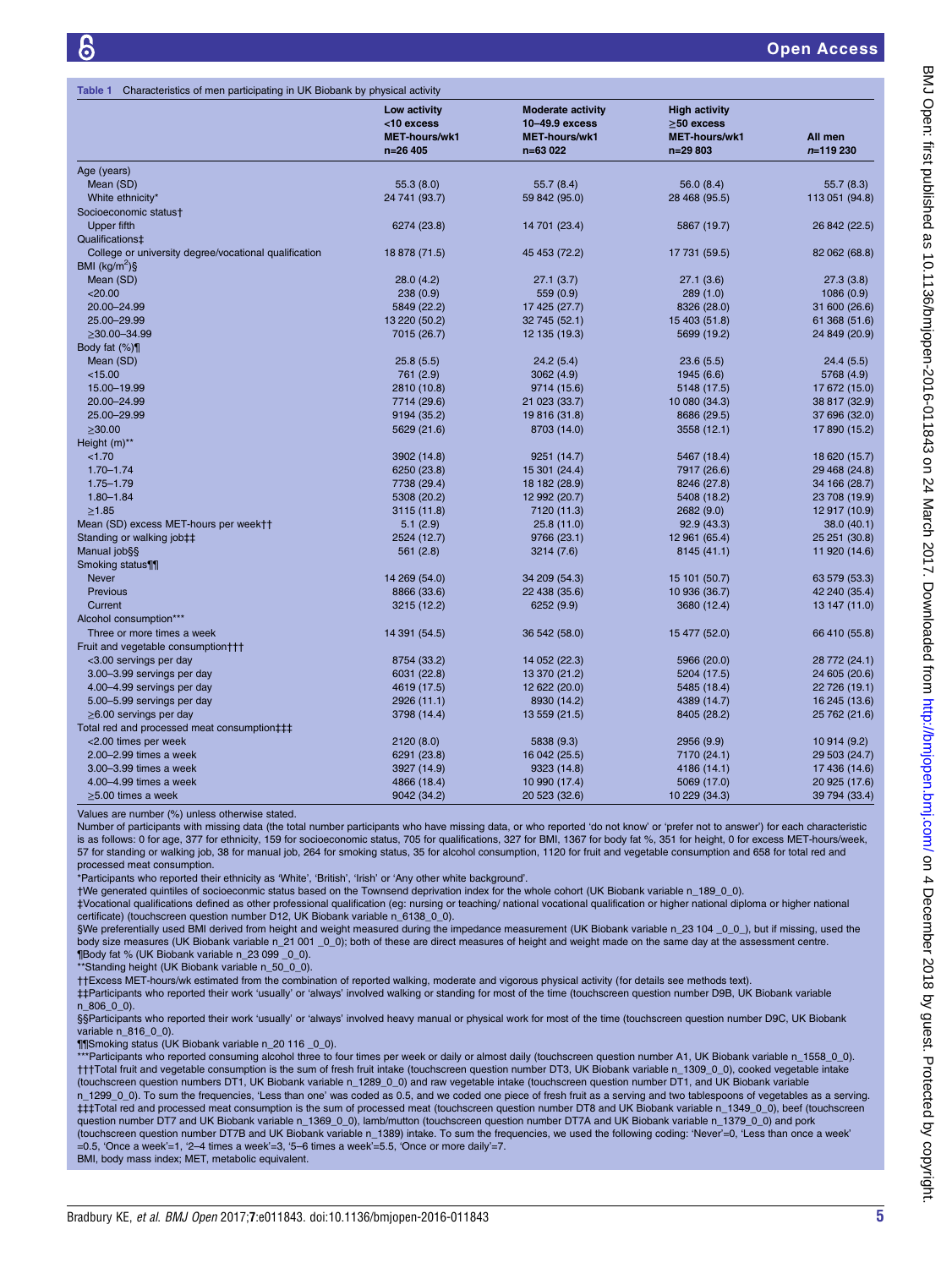# <span id="page-5-0"></span>Open Access

BMJ Open: first published as 10.1136/bmjopen-2016-011843 on 24 March 2017. Downloaded from http://bmjopen.bmj.com/ on 4 December 2018 by guest. Protected by copyright BMJ Open: first published as 10.1136/bmjopen-2016-011843 on 24 March 2017. Downloaded from <http://bmjopen.bmj.com/> on 4 December 2018 by guest. Protected by copyright.

|                                                       | Low activity<br><10 excess MET-hours/wk1<br>$n = 31931$ | <b>Moderate activity</b><br>10-49.9 excess MET-hours/wk1<br>n=78 171 | <b>High activity</b><br>>50 excess MET-hours/wk1<br>n=30 476 | All women<br>$n=140578$ |
|-------------------------------------------------------|---------------------------------------------------------|----------------------------------------------------------------------|--------------------------------------------------------------|-------------------------|
| Age (years)                                           |                                                         |                                                                      |                                                              |                         |
| Mean (SD)                                             | 54.6(7.8)                                               | 55.2(8.1)                                                            | 56.2(8.1)                                                    | 55.3(8.1)               |
| White ethnicity*                                      | 30 164 (94.5)                                           | 74 471 (95.3)                                                        | 29 088 (95.5)                                                | 133 723 (95.1)          |
| Socioeconomic status†                                 |                                                         |                                                                      |                                                              |                         |
| <b>Upper fifth</b>                                    | 6956 (21.8)                                             | 17 177 (22.0)                                                        | 6407 (21.0)                                                  | 30 540 (21.8)           |
| Qualifications‡                                       |                                                         |                                                                      |                                                              |                         |
| College or university degree/vocational qualification | 19 320 (60.5)                                           | 49 219 (62.9)                                                        | 17 826 (58.5)                                                | 86 365 (61.5)           |
| BMI $(kq/m^2)$ §                                      |                                                         |                                                                      |                                                              |                         |
| Mean (SD)                                             | 27.2(5.1)                                               | 26.0(4.4)                                                            | 25.7(4.2)                                                    | 26.2(4.6)               |
| < 20.00                                               | 954(3.0)                                                | 2838 (3.6)                                                           | 1270 (4.2)                                                   | 5062(3.6)               |
| 20.00-24.99                                           | 10 930 (34.3)                                           | 33 256 (42.7)                                                        | 13 749 (45.2)                                                | 57 935 (41.3)           |
| 25.00-29.99                                           | 12 037 (37.8)                                           | 29 041 (37.2)                                                        | 11 062 (36.4)                                                | 52 140 (37.2)           |
| $\geq$ 30.00-34.99                                    | 7930 (24.9)                                             | 12 839 (16.5)                                                        | 4334 (14.3)                                                  | 25 103 (17.9)           |
| Body fat (%)¶                                         |                                                         |                                                                      |                                                              |                         |
| Mean (SD)                                             | 37.1(6.6)                                               | 35.2(6.5)                                                            | 34.4(6.6)                                                    | 35.5(6.7)               |
| < 25.00                                               | 1197(3.8)                                               | 4842 (6.3)                                                           | 2524 (8.4)                                                   | 8563 (6.2)              |
| 25.00-29.99                                           | 3256 (10.3)                                             | 11 220 (14.5)                                                        | 4920 (16.3)                                                  | 19 396 (14.0)           |
| 30.00-34.99                                           | 7011 (22.2)                                             | 20 467 (26.5)                                                        | 8224 (27.3)                                                  | 35.702 (25.7)           |
| 35.00-39.99                                           | 9129 (29.0)                                             | 22 181 (28.7)                                                        | 8347 (27.7)                                                  | 39 657 (28.6)           |
| $\geq 40.00$                                          | 10 940 (34.7)                                           | 18 506 (24.0)                                                        | 6110 (20.3)                                                  | 35 556 (25.6)           |
| Height (m)**                                          |                                                         |                                                                      |                                                              |                         |
| < 1.55                                                | 2758 (8.7)                                              | 6315(8.1)                                                            | 2810 (9.2)                                                   | 11883(8.5)              |
| $1.55 - 1.59$                                         | 6268 (19.7)                                             | 15 551 (19.9)                                                        | 6504 (21.4)                                                  | 28 323 (20.2)           |
| $1.60 - 1.64$                                         | 10 067 (31.6)                                           | 24 437 (31.3)                                                        | 9631 (31.7)                                                  | 44 135 (31.5)           |
| $1.65 - 1.69$                                         | 7993 (25.1)                                             | 20 091 (25.8)                                                        | 7530 (24.8)                                                  | 35 614 (25.4)           |
| $\geq 1.70$                                           | 4779 (15.0)                                             | 11 621 (14.9)                                                        | 3952 (13.0)                                                  | 20 352 (14.5)           |
| Mean (SD) excess MET-hours per week††                 | 5.3(2.8)                                                | 25.5(10.9)                                                           | 83.0 (33.3)                                                  | 33.4 (32.5)             |
| Standing or walking job‡‡                             | 3901 (17.4)                                             | 12 349 (25.7)                                                        | 9593 (56.3)                                                  | 25 843 (29.53)          |
| Manual job§§                                          | 521(2.3)                                                | 2576 (5.4)                                                           | 3883 (22.8)                                                  | 6980 (8.0)              |
| Smoking status <sup>11</sup>                          |                                                         |                                                                      |                                                              |                         |
| <b>Never</b>                                          | 19 513 (61.1)                                           | 47 974 (61.4)                                                        | 18 370 (60.3)                                                | 85 857 (61.1)           |
| Previous                                              | 9468 (29.7)                                             | 24 366 (31.2)                                                        | 9635 (31.6)                                                  | 43 469 (30.9)           |
| Current                                               |                                                         |                                                                      |                                                              |                         |
| Alcohol consumption***                                | 2883 (9.0)                                              | 5661 (7.2)                                                           | 2417 (7.9)                                                   | 10 961 (7.8)            |
|                                                       |                                                         |                                                                      |                                                              |                         |
| Three or more times a week                            | 12 670 (39.7)                                           | 33 747 (43.2)                                                        | 12 137 (39.8)                                                | 58 554 (41.7)           |
| Fruit and vegetable consumption † † †                 |                                                         |                                                                      |                                                              |                         |
| <3.00 servings per day                                | 6601 (20.7)                                             | 9849 (12.6)                                                          | 3070 (10.1)                                                  | 19 520 (13.9)           |
| 3.00-3.99 servings per day                            | 6507 (20.4)                                             | 13 485 (17.3)                                                        | 4232 (13.9)                                                  | 24 224 (17.2)           |
| 4.00-4.99 servings per day                            | 6672 (20.9)                                             | 16 489 (21.1)                                                        | 5701 (18.7)                                                  | 28 862 (20.5)           |
| 5.00-5.99 servings per day                            | 5092 (16.0)                                             | 14 460 (18.5)                                                        | 5573 (18.3)                                                  | 25 125 (17.9)           |
| $\geq$ 6.00 servings per day                          | 6874 (21.5)                                             | 23 557 (30.1)                                                        | 11 740 (38.5)                                                | 42 171 (30.0)           |
| Total red and processed meat consumption###           |                                                         |                                                                      |                                                              |                         |
| <2.00 times per week                                  | 5462 (17.1)                                             | 15 254 (19.5)                                                        | 6729 (22.1)                                                  | 27 445 (19.5)           |
| 2.00-2.99 times a week                                | 10 903 (34.2)                                           | 27 329 (35.0)                                                        | 10 190 (33.4)                                                | 48 422 (34.4)           |
| 3.00-3.99 times a week                                | 5395 (16.9)                                             | 12 642 (16.2)                                                        | 4823 (15.8)                                                  | 22 860 (16.3)           |
| 4.00-4.99 times a week                                | 4058 (12.7)                                             | 9143 (11.7)                                                          | 3423 (11.2)                                                  | 16 624 (11.8)           |
| $>5.00$ times a week                                  | 5973 (18.7)                                             | 13 456 (17.2)                                                        | 5144 (16.9)                                                  | 24 573 (17.5)           |

Values are number (%) unless otherwise stated.

Number of participants with missing data (the total number participants who have missing data, or who reported 'do not know' or 'prefer not to answer') for each characteristic is as follows: 0 for age, 263 for ethnicity, 150 for socioeconomic status, 756 for qualifications, 338 for BMI, 1704 for body fat %, 271 for height, 0 for excess MET-hours/wk, 64 for standing or walking job, 52 for manual job, 291 for smoking status, 44 for alcohol consumption, 676 for fruit and vegetable consumption, 655 for total red and processed meat consumption.

\*Participants who reported their ethnicity as 'White', 'British', 'Irish' or 'Any other white background'.

†We generated quintiles of socioeconmic status based on the Townsend deprivation index for the whole cohort (UK Biobank variable n\_189\_0\_0).

‡Vocational qualifications defined as other professional qualification (eg. nursing or teaching)/ National Vocational Qualification or Higher National Diploma or Higher National Certificate) (touchscreen question number D12, UK Biobank variable n\_6138\_0\_0).

§We preferentially used BMI derived from height and weight measured during the impedance measurement (UK Biobank variable n\_23 104 \_0\_0\_), but if missing used the body size measures (UK Biobank variable n\_21 001 \_0\_0); both of these are direct measures of height and weight made on the same day at the assessment centre. ¶Body fat % (UK Biobank variable n\_23 099 \_0\_0).

\*\*Standing height (UK Biobank variable n\_50\_0\_0).

††Excess MET-hours/wk estimated from the combination of reported walking, moderate and vigorous physical activity (for details see methods text).

‡‡Participants who reported their work 'usually' or 'always' involved walking or standing for most of the time (touchscreen question number D9B, UK Biobank variable n 806 0 0).

§§Participants who reported their work 'usually' or 'always' involved heavy manual or physical work for most of the time (touchscreen question number D9C, UK Biobank variable n 816 0 0).

¶¶Smoking status (UK Biobank variable n\_20 116 \_0\_0).

\*\*\*Participants who reported consuming alcohol three to four times per week or daily or almost daily (touchscreen question number A1, UK Biobank variable n\_1558\_0\_0). †††Total fruit and vegetable consumption is the sum of fresh fruit intake (touchscreen question number DT3, UK Biobank variable n\_1309\_0\_0), cooked vegetable intake (touchscreen question numbers DT1, UK Biobank variable n\_1289\_0\_0) and raw vegetable intake (touchscreen question number DT1, and UK Biobank variable n\_1299\_0\_0). To sum the frequencies, 'Less than one' was coded as 0.5, and we coded 1 piece of fresh fruit as a serving and 2 tablespoons of vegetables as a serving. ‡‡‡Total red and processed meat consumption is the sum of processed meat (touchscreen question number DT8 and UK Biobank variable n\_1349\_0\_0), beef (touchscreen question number DT7 and UK Biobank variable n\_1369\_0\_0), lamb/mutton (touchscreen question number DT7A and UK Biobank variable n\_1379\_0\_0), and pork (touchscreen question number DT7B and UK Biobank variable n\_1389) intake. To sum the frequencies, we used the following coding: 'Never'=0, 'Less than once a week'=0.5, 'Once a week'=1, '2–4 times a week'=3, '5–6 times a week'=5.5, 'Once or more daily'=7.

BMI, body mass index; MET, metabolic equivalent.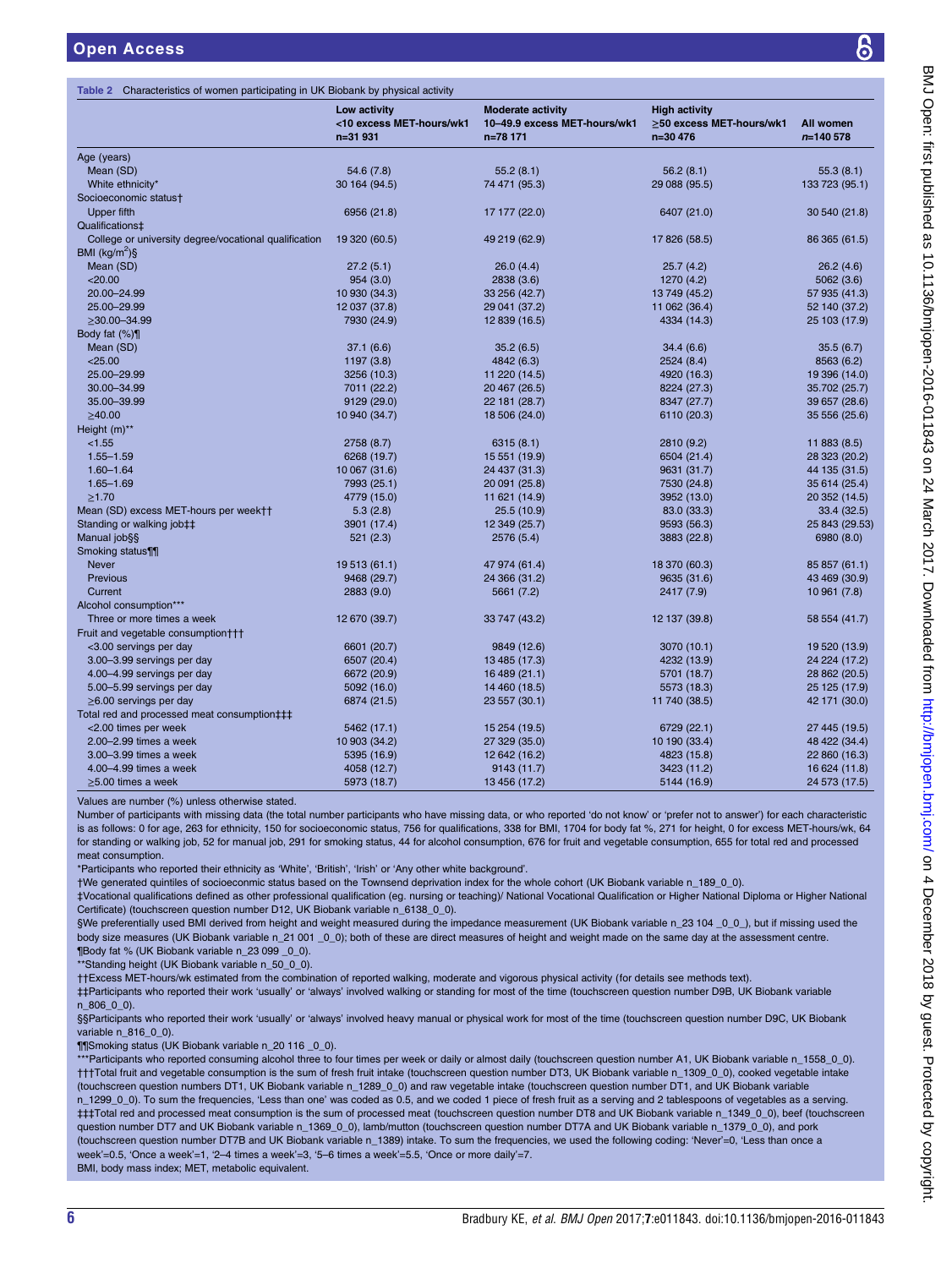<span id="page-6-0"></span>

Figure 2 Body fat percentage by BMI in UK Biobank. Values are mean body fat percentage by single-unit BMI categories. Adjusted for age (5-year categories). Error bars represent one SD either side of the mean. Estimates shown for cells with 200 or more participants. BMI, body mass index.



Figure 3 Mean BMI and body fat percentage by physical activity in UK Biobank. Panel A: mean BMI by physical activity (excess MET-hours/wk); panel B: mean body fat percentage by physical activity (excess MET- hours/wk). Values are mean BMI and body fat percentage in the following categories of physcial activity: <5, 5–9.9, 10–14.9, 15–24.9, 25–34.9, 35–49.9, 50–74.9, 75–99.9 and ≥100 excess MET-hrs per week, and are plotted at the value of the mean excess MET-hours/wk in each category. Adjusted for age (5-year categories). Errors bars are 95% CI. Estimates shown for cells with 200 or more participants. BMI, body mass index; MET, metabolic equivalent.

activity level might modify the associations between physical activity, BMI and body fat percentage. In each of these sensitivity analyses, the results were essentially unchanged, although because this is an observational study we cannot rule out confounding by other factors. A limitation of the study is that physical activity was selfreported. Analysis of the subsample who had a repeat measurement of physical activity ∼5 years after baseline indicates ∼50% regression to the mean, which represents the error in reporting physical activity and true changes in physical activity over time. The likely consequence of regression to the mean in physical activity levels over time is bias of associations towards the null, so that the true association between physical activity and body composition measures is likely to be stronger than that observed in this study. Participants were not given any specific instructions prior to body fat measurement. Hydration status, exercise and food consumption can have small effects on body fat values measured by bioimpedance; had these factors been standardised between participants, we may have seen slightly stronger associations between body fat percentage and physical activity. The study is cross-sectional, and therefore we can only show associations between reported physical activity and contemporaneous body composition. We cannot infer cause and effect: lower levels of physical activity may lead to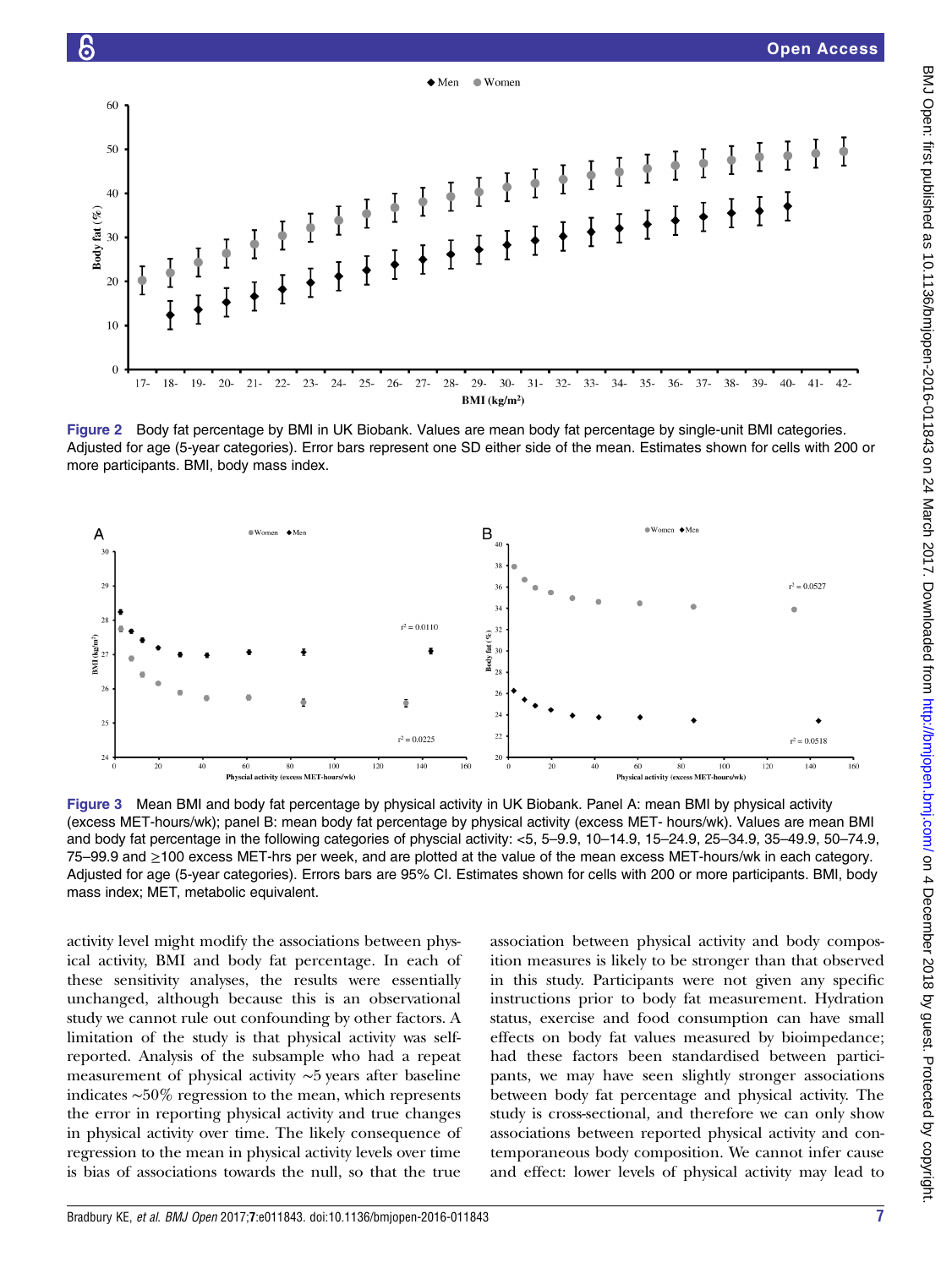$+1$ Ŧ

 $\overline{31}$ 

 $2^{9}$ 

 $(96)$ 

Body fat  $($ <br> $22$ 

 $\overline{21}$ 

 $19$ 

 $17$  $15$ 

 $\overline{20}$ 

ă

<span id="page-7-0"></span>

greater adiposity, but it is also possible that increased adiposity leads to less physical activity.

Previous small studies (n<200), in young athletic populations have found inverse relationships between measures of physical fitness and BMI and body fat percentage.[14 15](#page-8-0) Small studies (n∼500) in young adults have also shown that, for a given BMI, athletes have a lower body fat percentage than non-athletes.<sup>7</sup> <sup>8</sup> These findings are, however, of limited relevance to older adults in the general population, who experience the highest burden of obesity-related disease. An analysis of 466 605 participants in the China Kadoorie Biobank, aged 30–79 years, found relatively weak associations between physical activity and either BMI or body fat percentage: a difference of ∼100 total MET-hours per week was associated with  $0.15 \text{ kg/m}^2$  lower BMI, and 0.48 percentage points lower body  $fat^{16}$  $fat^{16}$  $fat^{16}$  Participants in the China Kadoorie Biobank differed from those in UK Biobank in ethnicity and lifestyle, and also had a lower average BMI (23.4 (SD 3.2) kg/m<sup>2</sup> in men; 23.8 (SD 3.4) kg/m<sup>2</sup> in women). Their physical activity levels were comparable with the middle to upper range of physical activity of UK Biobank participants, and in this range we also saw only a small difference in body fat percentage.

Variation in BMI in the general population is largely due to differences in body fatness, but by definition it incorporates adipose and lean body mass, and it is therefore difficult to disentangle the roles of adipose and lean mass in associations of BMI with health outcomes. For example, a higher BMI is an established risk factor for postmenopausal breast cancer, and probably increases risk through higher circulating sex hormones produced by the enzyme aromatase in the adipose tissue from precursor androgens.[17](#page-8-0) Several cohort studies have also shown that more physical activity is associated with a reduced risk of postmenopausal breast cancer, even after adjustment for BMI, and this finding is often taken as evidence that physical activity is independent of adiposity as a risk factor for postmenopausal breast cancer.<sup>[18](#page-8-0)</sup> Our

results suggest, however, that adjustment for BMI may not have fully controlled for adiposity in these analyses.

In conclusion, in this sample of middle-aged British adults who were free from self-reported long-standing illness, men and women who reported doing the most physical activity had a lower BMI and a lower body fat percentage than those who reported doing the least physical activity. We also report new evidence that, for a given BMI, men and women who reported doing more physical activity had a lower body fat percentage; the greatest difference was observed between low and moderate levels of physical activity. BMI incorporates adipose and lean mass, but is most strongly related to adiposity, and consequently is associated with morbidity and mortality from a wide range of diseases. However, to disentangle the possible effects of physical activity and adiposity on disease risk, future research should focus on more specific measures of adiposity.

Acknowledgements This research has been conducted using the UK Biobank Resource under Application Number 3037.

Contributors KEB and TJK conceived the research; KEB performed the statistical analyses; BJC contributed to the statistical methodology; MEGA contributed to generation of the physical activity variables. KEB, WG, BJC, MEGA and TJK interpreted the data, drafted and reviewed the article for important intellectual content; KEB has primary responsibility for the final content. All authors read and approved the final manuscript. KEB is the guarantor for the study

Funding The authors are supported by Girdlers' New Zealand Health Research Council Fellowship (KEB), Cancer Research UK (TJK; C8221/A19170 and 570/A16491), the BHF Centre of Research Excellence, Oxford (BJC; BHF no. RE/13/1/30 181), the UK Medical Research Council (MEGA and TJK; MR/ M012190/1) and the Clarendon Fund and US-UK Fulbright Commission (WG). The authors had full access to all the data in the study, can take responsibility for the integrity of the data and the accuracy of the data analysis.

Disclaimer The funders did not influence the conduct of the study, analysis or interpretation of the data, the writing of this report or the decision to publish.

Competing interests All authors have completed the Unified Competing Interest form at [http://www.icmje.org/coi\\_disclosure.pdf](http://www.icmje.org/coi_disclosure.pdf) (available on request from the corresponding author) and declare no support from any organisation for the submitted work; no financial relationships with any organisations that